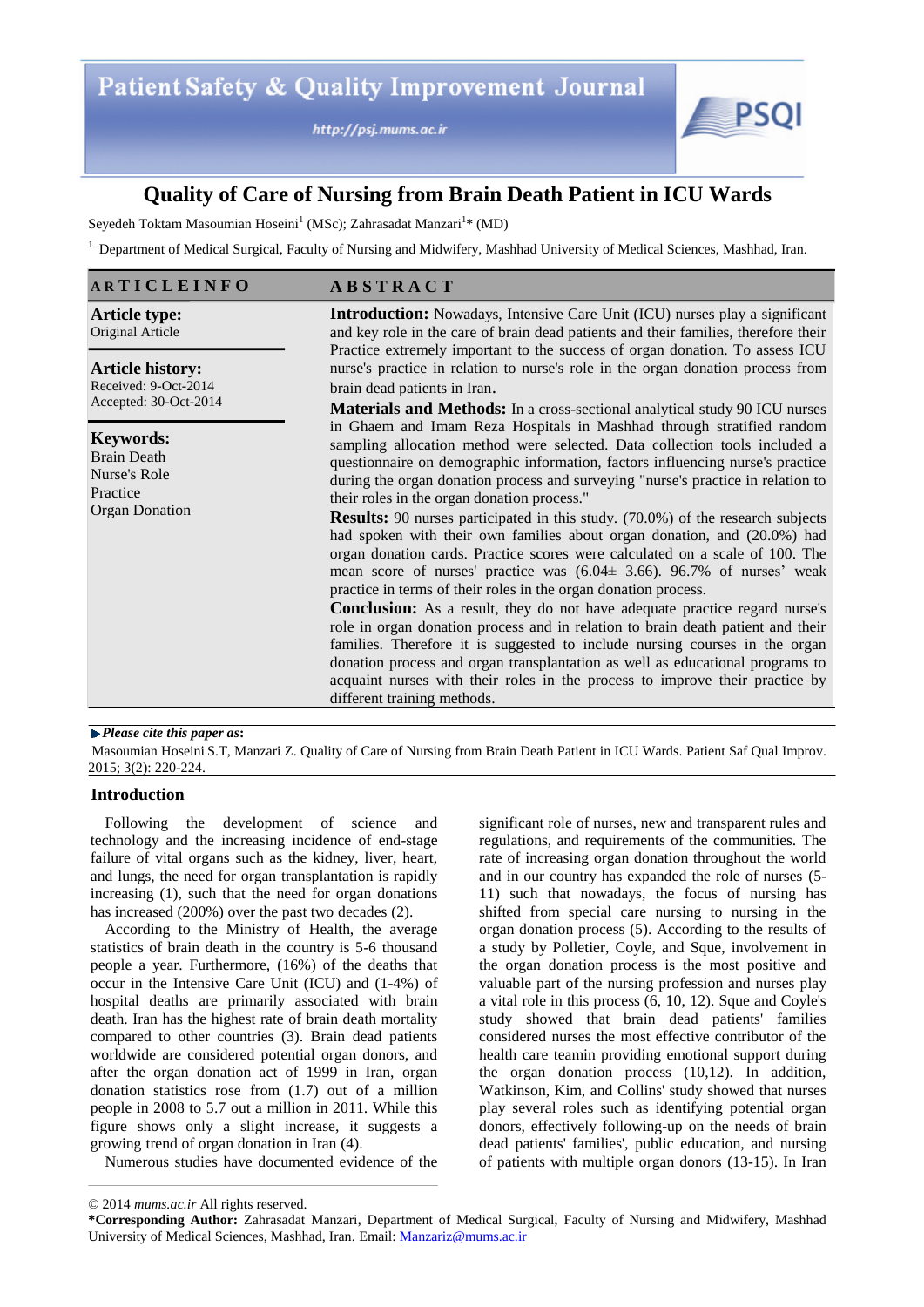based on the model of nursing in the organ donation process (dynamism and continuous improvement in seeking assurance and getting approve nursing model) in the Organ Transplant Center of Mashhad University of Medical Sciences, two important contributing roles and nurse advocacy in the donation process are discussed (16). The role of nurse contribution refers to nurses informing the family of brain death and asking for organ donations as well as their role as coordinators in the process of organ donation (16). The results of Garland's study showed that although doctors are accountable for diagnosis and prognosis, nurses are best for reiterating the doctor's points; therefore nurses should be present when doctors give information to the patients' families (17). If nurses can manage to appropriately request organ donations when they inform families of brain death, the families can more easily accept their patients' condition and are more likely to consent to donating (8). Nurses can act as coordinators between the treatment team, requesting team, patients and their families, and organ recipients (12, 16, 17). Another role of the nurse is to be the patient's advocate in the organ donation process, which plays a role in the two areas of support and protection.

Support includes two components related to "patient care" and "family care".

One of the most important factors in gaining the trust of families seems to be nurse advocacy in the organ donation process, and this can be achieved by witnessing adequate patient care. Before nurse intervention, the care and treatment team should establish family trust that they will do all they can to ensure the safety and improvement of their patient, and their patient will receive enough care and treatment.

The nurse's role also includes informational support (counseling), emotional support, and bereavement support  $(16)$ .

Despite the brief description above about nurses' roles and their importance in the organ donation process, various studies show that ICU staff members, such as doctors and nurses, are not prepared to successfully manage the process of organ donation (18, 19).The results of a study by Lin showed that the ability of nurses to spend time with families, answer their questions, and keep a positive attitude toward organ donation during the organ donation process is vital and required (11).

Mattan and Sque's study emphasized the important role of nurses in this process and suggested that its success is closely linked to their practice in organ donation and transplantation (12, 18).

Finally, according to the aforementioned studies and a comparison between studies conducted both domestically and abroad, it is important to consider the role of nurses in the organ donation process. Studies show that nowadays, ICU nurses play a significant and key role in the care of brain dead patients and their families, therefore their practice extremely important to the success of organ donation. Hence, the researcher aimed to assess ICU nurse's practice in relation to nurse's role in the organ donation process from brain dead patients and factors influencing it in Iran.

#### **Materials and Methods**

This cross-sectional analytical study was conducted in 2014 with ICU nurses in Ghaem and Imam Reza Hospitals in Mashhad. The sample size was based on the results of a pilot study, and 90 nurses were selected using a stratified random sampling. Inclusion criteria included having at least one encounter with a brain dead patient, no previous training in this field, and interest in participating in the study. Exclusion criteria included withdrawal from the study and failure to complete research. This study was a student thesis, and approval was obtained from the Ethics Committee of Mashhad University of Medical Sciences. Informed consent from subjects and the right to withdraw from the study at any time were considered. Data collection tools included a questionnaire on demographic information, a questionnaire on factors influencing nurse's practice during the organ donation process, and a questionnaire surveying "nurses' practice in relation to their roles in the organ donation process." The ninequestion form studied factors influencing nurses' practice in the organ donation process along with questions regarding having an organ donation card, caring for brain dead patients, speaking with families about organ donation, etc. The questionnaire "Nurse practice in relation to their role in the organ donation process" was based and designed on dynamism and continuous improvement in seeking assurance and getting approve nursing model which introduced nurse roles in the organ donation process in Iran (16).

Questionnaire was designed to evaluate nurse practice in relation to their role in the organ donation process, included two factual scenarios of brain dead patients in Shahid Kamyab Hospital in Mashhad written by the researcher. The first scenario related to the role of nurse advocacy in the organ donation process, and the second scenario related to nurses 'participatory roles in this process. Each scenario was followed by five descriptive questions. The minimum score was zero (the lowest nurse practice in the organ donation process), and the maximum score was 10 (the highest nurse practice). Validity of study tools was confirmed by content validity. A test-retest method was used for reliability of the survey factors influencing nurse's practice during the organ donation process questionnaire(r=0.86). Inter-rater agreement was used to assess the reliability of the practice questionnaire (Kappa=0.87). The questionnaires were completed by participating subjects in the ICU of Ghaem and Imam Reza Hospitals in the presence of the researcher. SPSS software Version 11.5 was used to analyze the data. To describe the characteristics of the sample, descriptive statistics including mean, standard deviation, and frequency distribution. To examine the relationship between variables, an independent T-test, Chi-square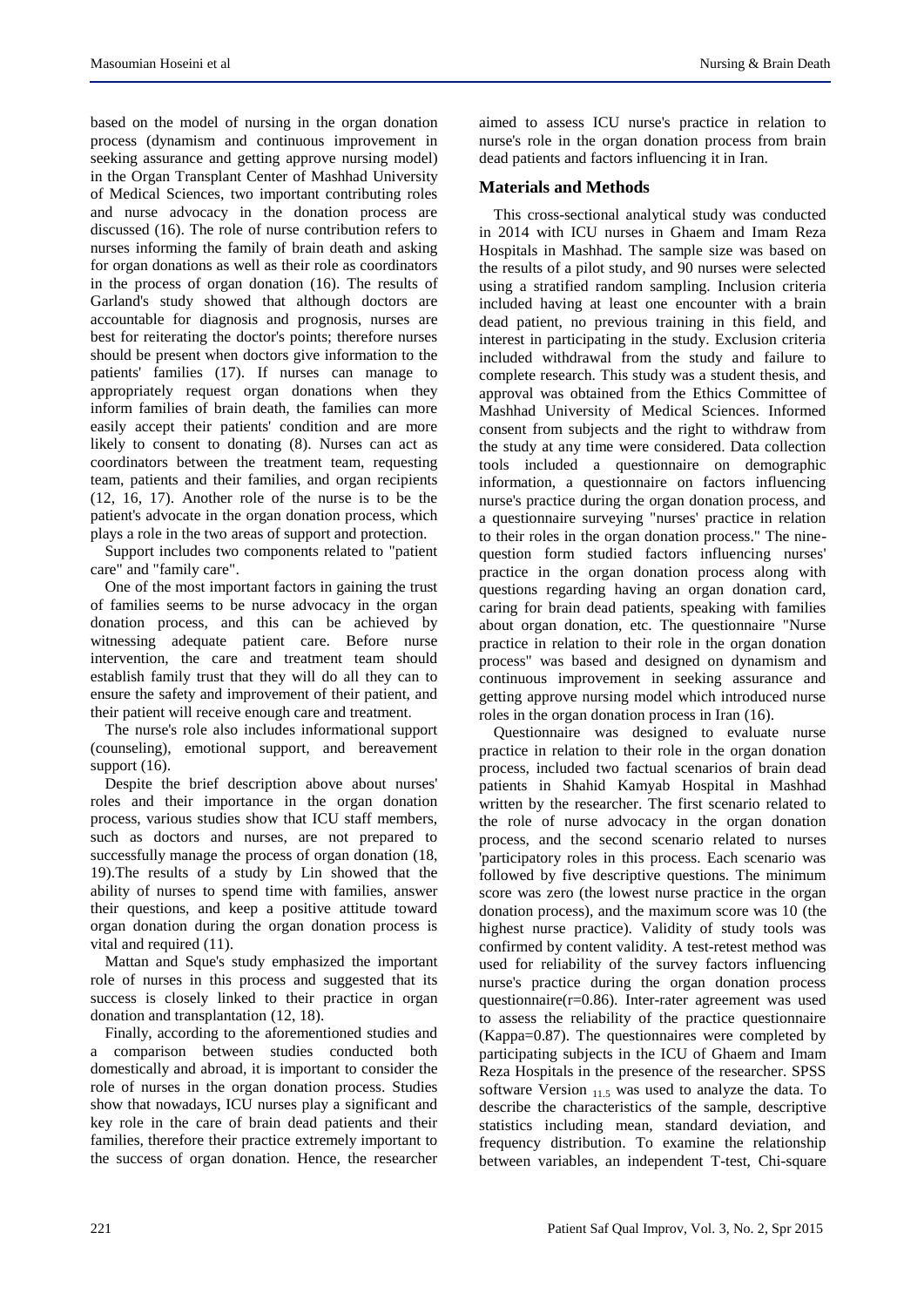and one-way ANOVA were used, and Pearson correlation coefficient was used to evaluate practice. Practice scores were calculated on a scale of 100. The results for practice were divided into 5 sections: very high, high, medium, low, very low. Also Normal distribution was determined using a Kolmogorov-Smirnov and Shapiro-Wilk test and based on the result; score of practice had normal distribution.

(95%) confidence and (80%) power of all tests were considered.

# **Results**

90 nurses participated in this study. (76.7%) of subjects were married, and 23.3% were single. (82.2%) were female, and 18.8% were male. The age range was 24-56 years old, and the average age was (5.8±33.2).

(50.0%) of the nurses were contract-based, and (97.3%) held a bachelor's degree in nursing. The majority (93.3%) was clinical nurses, and (6.7%) were head nurses table1.

**Table1: Demographic characteristics of respondents**

| Variables             | Group                | Total    |  |
|-----------------------|----------------------|----------|--|
| Sex                   | Male                 | 17(18.8) |  |
|                       | Women                | 73(82.2) |  |
| <b>Marital Status</b> | Married              | 69(76.7) |  |
|                       | Single               | 21(23.3) |  |
| Educational Level     | Bachelor's degree in | 89(98.9) |  |
|                       | nursing              |          |  |
|                       | Post Graduate in     | 1(1.1)   |  |
|                       | nursing              |          |  |
| <b>Job Position</b>   | Head Nurse           | 6(6.7)   |  |
|                       | Clinical nurse       | 84(93.3) |  |
|                       | Formal-based         | 12(13.3) |  |
| Employment type       | Contract-based       | 45(50.0) |  |
|                       | Plan-based           | 12(13.3) |  |
|                       | Contractual- based   | 21(23.3) |  |

Their average work experience in the ICU and their total work experience as nurses were (4.7±6.0 and 6.1  $\pm$ 9.1) years respectively.(65%) of the nurses had at least one experience caring for a brain dead patient during their career. (91.7%) of them had at least once during their career introduced a patient suspected brain death to the organ procurement unit. (43.37%) were present at least once when the doctor delivered the news of brain death to the patient's family. (70.0%) of the research subjects had spoken with their own families about organ donation and (20.0%)) had organ donation cards. The average score of practice was (3.66  $\pm 6.04$ ) with the highest score being (22.50) and the lowest score being 0. According to the results, (96.7%) showed weak practice in this regard.

Pearson correlation coefficient showed the mean score of nurses' practice, work experience in the ICU ward  $(r=0.44, p<0.001)$ , as well as total experience working as a nurse ( $r=0.37$ ,  $p<0.003$ ) had a direct and significant relationship. A significant relationship between gender and practice (r=0.002, P=0.98) was not observed. Marital status and practice  $(r=-0.27, p=0.14)$ did not show a significant correlation table 2.

| Table2: Correlation of ICU nurse's practice level in relation to |  |  |  |  |  |  |  |
|------------------------------------------------------------------|--|--|--|--|--|--|--|
| nurse's role in organ donation process and some of the           |  |  |  |  |  |  |  |
| variables                                                        |  |  |  |  |  |  |  |

| Practice                               |      |         |  |  |
|----------------------------------------|------|---------|--|--|
| Variables                              |      |         |  |  |
| Work experience in the ICU<br>ward     | 0.44 | < 0.001 |  |  |
| Total experience working as a<br>nurse | 0.37 | < 0.003 |  |  |
| Gender                                 |      | J.98    |  |  |
| Marital status                         |      |         |  |  |

Results of an independent T-test between nurse's practice ( $t=2.63$ ,  $p<0.001$ )scores and their speaking to their families about organ donation showed a significant differences, such that those who had spoken to families about organ donations showed higher practice in these areas. Likewise, those who had organ donation cards had higher and practice  $(t=2.88, p=0.04)$ (Table3).

**Table3: Relation between Nurse's Practice To ward nurses Role in Organ Donation Process and having organ donor card**

| <b>Organ Donor Card</b> |           |        |      |  |         |  |
|-------------------------|-----------|--------|------|--|---------|--|
| Variables               | <b>es</b> |        | Nο   |  | P-value |  |
|                         | Mean      |        | Mean |  |         |  |
| Practice                | u         | o<br>x |      |  |         |  |

A significant differences was also observed between those who had an organ donation card and those who had spoken to families about organ donations  $(p<0.01)$ .

There was no significant differences between nurses who were present when doctors delivered news about brain dead patients and nurse's practice<br> $(t=0.33, p=0.73)$ . There was also no significant  $(t=0.33,p=0.73)$ . There was also no differences between brain dead patients referred to the organ procurement unit and nurse's practice  $(t=1.21, p=0.30)$ . Likewise, no significant differences was observed between brain dead patient care and practice  $(t=0.56, p=0.52)$  during the organ donation process table 4.

**Table4: The result of independent t-test in relation to practice & some of the variables**

| Practice                         |                      |  |  |  |
|----------------------------------|----------------------|--|--|--|
| Dependent Variables              | Results of an        |  |  |  |
|                                  | independent t-test   |  |  |  |
| Speaking to their families about | $t=2.63$ , $p<0.001$ |  |  |  |
| organ donation                   |                      |  |  |  |
| Were present when doctors        |                      |  |  |  |
| delivered news about brain dead  | $t=2.88$ , $p=0.04$  |  |  |  |
| patients                         |                      |  |  |  |
| Had organ donation cards         | $t=0.33$ , $p=0.73$  |  |  |  |
| Brain dead patients referred to  |                      |  |  |  |
| the organ procurement unit       | $t=1.21$ , $p=0.30$  |  |  |  |
| Brain dead patient care          | $t=0.56$ , $p=0.52$  |  |  |  |

There was no statistically significant difference between having an organ donation card and demographic characteristics of the study group. None of the subjects had previously received training in this field, and there was no history of being an organ donor or recipient among the family members.

Also To Investigate the effect of variable recruitment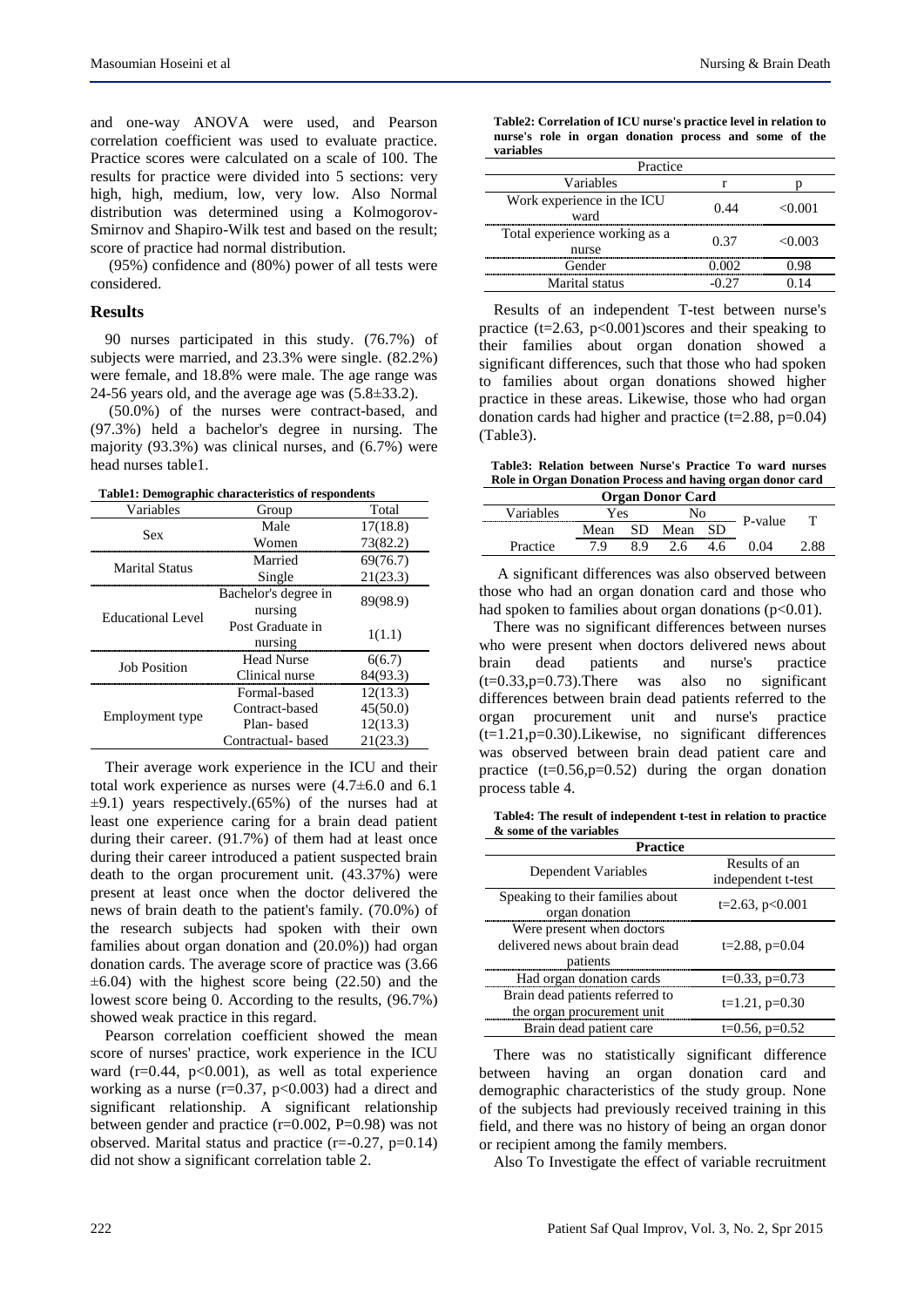of nurses on practice of nurses in relation to the role of nurses in the organ donation process, one-way ANOVA test results showed there was no significant difference between the groups in terms of this variable( $P=0.67$ ,  $F=0.52$ ).

# **Discussion**

This study was conducted with the aim of studying practice of ICU nurses in relation to their roles in the organ donation process of brain dead patients in Iran. It is one of the first studies conducted in Iran and worldwide in this regard. The general situation of nurses in this study in relation to their role in the organ donation process of brain dead patients showed that the practice results showed that (96.7%) of nurses with a mean score of  $(6.04 \pm 3.66)$ , showed a weak self practice.

Similar our study, Kim, showed a strong direct relationship between knowledge and attitude among healthcare professionals in relation to brain death and organ donation. Notable in this study was that even though healthcare professionals showed positive attitudes toward organ donation, (74.1%) expressed difficulty in suggesting the option to families of brain dead patients. The results indicate that while families are aware of the importance of organ donation, they are not accepting of the reality in practice. This may be a reflection of Korean culture which believes that the soul remains in the body after death (20). The results of a study by Matten, also showed that positive opinions and nurses' attitudes showed a significant correlation to their participation in consultation about organ donation with brain dead patients' families. Consequently, this is associated with an increase in donation. Therefore, it can be concluded that the success rate of organ donation is directly related to the attitude and practices of nurses (18).

In our study, only (20%) of the subjects in the present study had organ donation cards. This may be due to cultural factors and variables in Iran because many find the subject of organ transplants from brain dead patients inconsistent with Islam, the official religion, despite the approval of fat was from religious scholars. While many people have a positive attitude on this issue, many do not get an organ donation card due to psychological pressure and opposition from family members. In this respect, the results of the study by Zohur which evaluated the attitudes of doctors and nurses in the ICU in the University of Medical Sciences in Iran in relation to organ donation of brain dead patients showed that about (95%) of doctors and nurses agreed with transplantation from brain dead patients, but only about (79%) of them had completed and signed an organ donation card (21). In the study by Akgun, although (44.2%) of nurses expressed a willingness to donate their organs, only (17.9%) had an organ donation card (22). This suggests that even though nurses may express a positive attitude, they fail to realize their beliefs. Vahidi evaluated the healthcare staff's beliefs about organ donation at the Tabriz University of Medical Sciences and showed that (52%) of the subjects had never thought about organ donation, and two-thirds of them expressed a lack of enough confidence to suggest organ donation to the relatives of brain dead patients because they believe this will add to their grief (23). The results of a study by Ozdag; showed that (58.7%) of nurses in the study had an organ donation card (24) which is more than two times the rate of nurses with an organ donation card in our study. This difference may be due to the presence of motivational programs in the field of organ donation and transplantation as well as the accessibility in obtaining an organ donation card in Social Context of this study. In the present study, nurses with an organ donation card had higher practice compared to nurses who did not have a card, which is compatible with the results of the study by Aghayan which evaluated the rate of behavior of nurses in the ICU and emergency department in the field of organ and tissue transplants.

Those with an organ donation card had significantly higher behavior compared to others, which indicates the effectiveness of more behavior for obtaining a card.

As a result, they are better accepting of organ donation. Despite of Aghayan's study, our study did not show a significant correlation between experience introducing the brain dead patient to the organ procurement unit and nurses' practice in relation to their roles in the organ donation process. This result is contrary to the Aghayan's study in which nurses with more behavior attempted to introduce more potential organ donors to the procurement unit (25). The reason for the difference between these studies may be attributed to differing hospital policies. In Ghaem and Imam Reza Hospitals, no protocol existed on how to deal with cases of brain death. Furthermore, we evaluated practice in relation to nurses' roles in the organ donation process where as Aghayan focused on the process of organ donation.

Limitations on the present study include use of a questionnaire to evaluate nurse practice in their roles in the organ donation process. There was also limited exposure to brain dead patients in a clinical setting for each nurse in the study, and the time limits of the survey did not allow for the use of a checklist.

#### **Conclusion**

Based on the results of this study and others conducted in the past, numerous weaknesses in training nurses exist in universities as well as the work place. In academic and clinical training, there has not been as much attention given to nurses involved in the organ donation process as there has been to transplant nurses despite being cited in the nursing curriculum in Iran. As a result, they do not have adequate practice; There is, however, an undeniable link in their role as influential pioneers in the improvement of this field. Therefore it is suggested to include nursing courses in the organ donation process and organ transplantation as well as